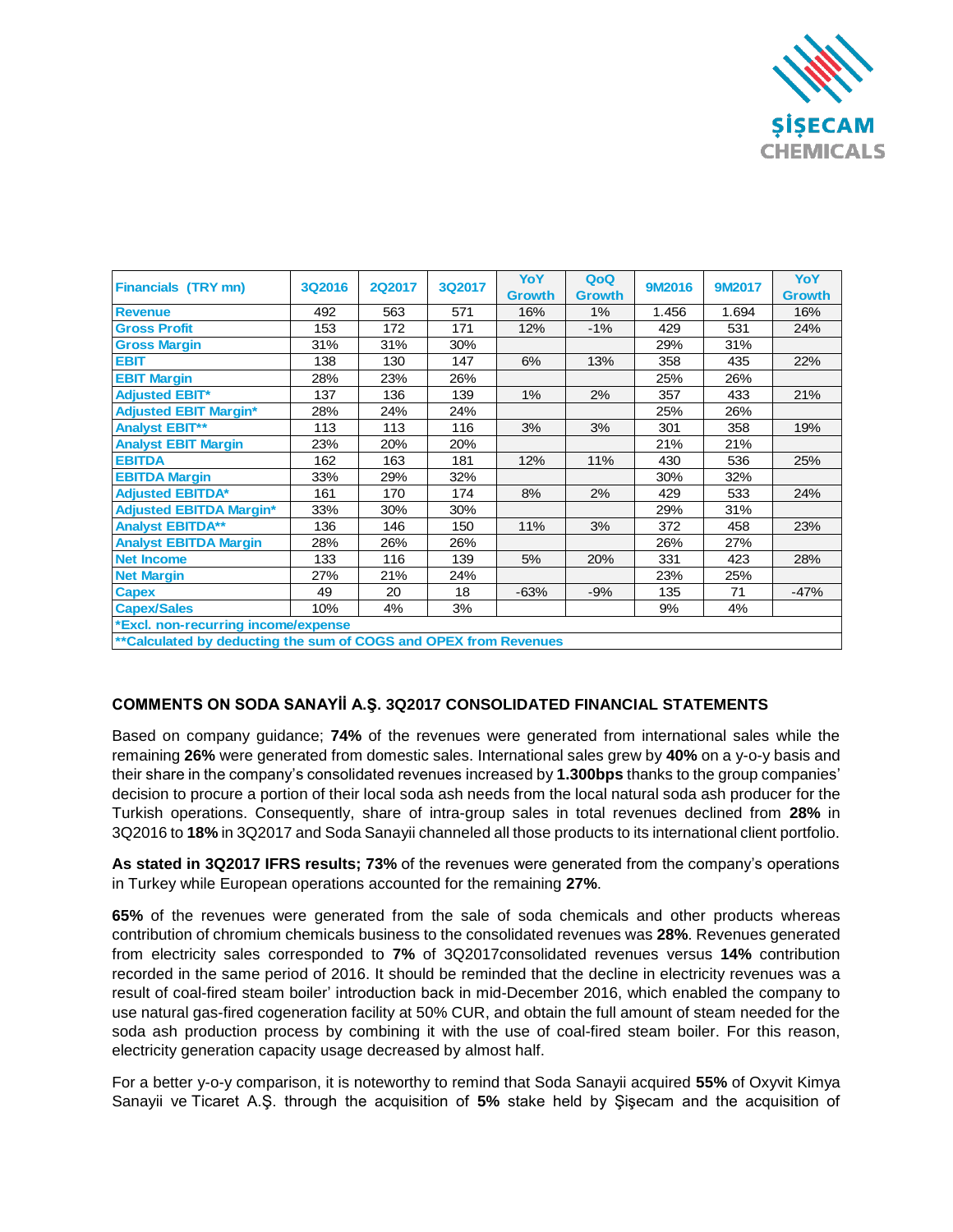Cheminvest Deri Kimyasalları Sanayii ve Ticaret A.Ş, which was a **50%** shareholder of Oxyvit. Upon the completion of those acquisitions, having become the sole shareholder of Oxyvit, Soda Sanayii changed the consolidation of Oxyvit operations from equity pick-up method to full consolidation, starting from July 1<sup>st</sup> 2017. Oxyvit's contribution to the topline and the profitability on the gross level was shown under the chromium chemicals segment since the beginning of 3Q2017.

Considering that Oxyvit's contribution to the company's topline was **3%** (**TRY 18,6mn**), if the company's operations were categorized as an individual segment, chromium chemicals segments' share in consolidated revenues would decline to **24%**.

Net revenues were **TRY 571mn**, up by **16%** on a y-o-y basis mainly as a result of sales volume growth seen in chromium chemicals business and TRY depreciation. Compared with the same period of the prior year's results adjusted for the white sulfate sales (**TRY 5mn** in 3Q2016 and **TRY 6mn** in 3Q2017), which were used to be categorized as a revenue component of chromium chemicals in previous years and which are reported under soda business segment since the beginning of 2017;

- Soda Sanayii's consolidated soda chemicals sales decreased by **2%** in gross volume terms (from **578K tons** to **566K tons**). On the other hand, average per ton prices recorded under this segment contracted by only **1,5%** in USD terms. Annual price decline was significantly less than the contraction seen in 1H2017 as a result of the favorable sales mix coupled with the positive impact of EUR/USD parity. Despite volume and average unit price decreases, thanks to the depreciation of TRY against hard currencies, Soda Sanayii recorded **19%** higher revenues from this business seament.
- The company recorded a **12%** growth in gross chromium chemicals volume sales **(from 34K tons to 38K tons)**, while average unit prices increased for BCS and sodium dichromate in USD terms especially following Lanxess' decision regarding the closure of its BCS and sodium dichromate capacities located in Argentina in 4Q2017. Combined with the domestic currency depreciation segment-specific revenues jumped by **41% (24%** excluding Oxyvit's contribution to the segment's topline).
- Electricity sales volume were **35%** lower **(**from **447mn kWh** to **292mn kWh)** due to the change in steam generation mix, meanwhile revenues generated from electricity sales were down by **37%** as TRY-based average electricity price per unit sold was down by **3%**.
- On average, USD appreciated by **19%** (USD/TRY up from **2,9561** to **3,5104**) and EUR by **25%** (EUR/TRY increased from **3,3013** to **4,1250**).

Cost of goods sold were **TRY 400mn**, up by **18%** on a y-o-y basis as a result of sales volume growth in chromium segment but also due to the increase in chromite and anthracite prices, which are the raw material used to produce chromium chemicals and soda ash, respectively. Soda chemicals segment COGS increased by **12%** on a y-o-y basis whereas there was a **41%** rise on the chromium chemicals side (**30%** excluding **TRY 8,5mn** COGS in relation with Oxyvit). Thanks to the savings in soda ash production costs attained with the introduction of coal-fired steam boiler, Soda Sanayii managed to keep COGS/Revenues ratio at **70%** (up by **~110 bps** y-o-y) on the consolidated level.

**TRY 171mn** gross profit, generated by Soda Sanayii, pointed out to a **12%** y-o-y increase and led to a gross profit margin of **30%** (vs. **31%** in 3Q2016). Excluding Oxyvit's **TRY 10mn** contribution to the consolidated figures, Soda Sanayii recorded **TRY 161mn** gross profit (up by **6%** on a y-o-y basis) and the gross profit margin was **29%**.

Gross profit generated by soda and other products segment increased by **7%** thanks to higher growth in segmental revenues compared to the rise in production costs. On the chromium chemicals segment, growth in revenues and COGS were in line. Consequently, gross profit generated by chromium chemicals operations grew by **24%** on a y-o-y basis. Contribution of this segment to the consolidated gross profit was **32%** (**~300bps** higher than the share recorded in 3Q2016), leaving the rest attributable to the soda and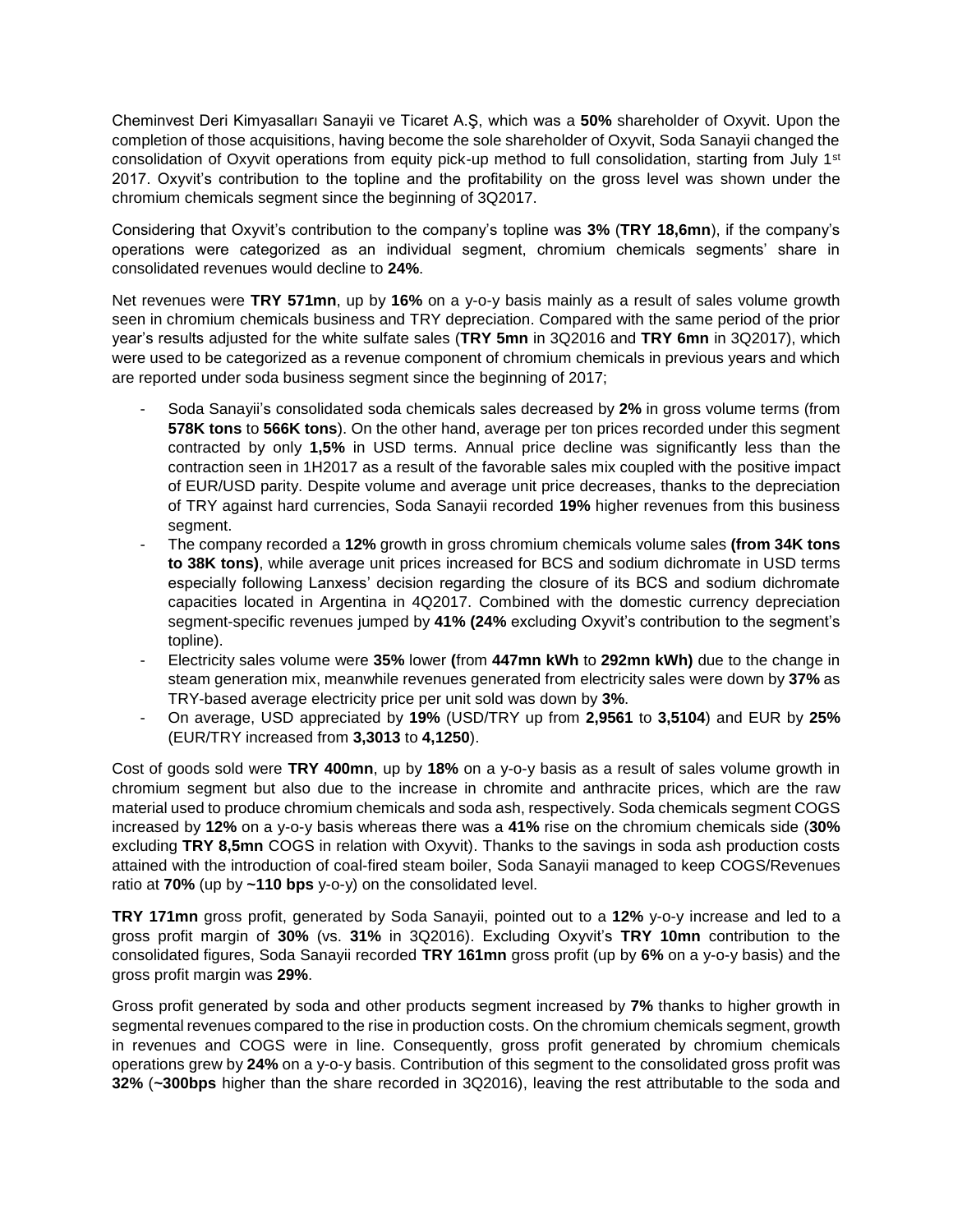other products segment. Excluding the impact of Oxyvit, chromium chemical segment's share in consolidated gross profit was **26%**.

Operating expenses recorded in this quarter were **38%** higher on a y-o-y basis (**TRY 56mn vs TRY 40mn**), mainly as a consequence of escalated S&M expenses (**52%**) due to the acceleration in marketing activities with a higher non-group sales volume under soda segment. Changes in the transfer pricing policies in line with the amendments in OECD legislation effective 2017 and the low base impact of 3Q2016 G&A expenses, resulted from a one-time improvement seen in that period, ended in a **36%** annual growth in G&A expenses.

Based on the financial reporting principles, FX gains and losses in relation with commercial receivables and debt are booked under "other operating income and expenses". In 3Q2017, Soda Sanayii's net other **income** from main operations was **TRY 3mn** whereas the company recorded **TRY 4mn** net other **income** from main operations in 3Q2016. Based on average FX rates, on a q-o-q basis TRY appreciated by **2%** against USD and it depreciated by **5%** against EUR. On the other hand, TRY depreciation against USD and EUR were 1% and 5%, based on period-end rates, respectively. Low level of FX rate fluctuations within the period resulted in a slightly lower level of net other income.

Soda Sanayii continued to expand its investment portfolio by purchasing further **TRY 263mn** equivalent USD-denominated long-term fixed income securities with semi-annual coupon payments and consequently the portfolio's **effective interest rate** increased to **5,684%**. The company recorded **TRY 8mn** as revaluation gain on the fixed income securities, which is the sum of coupon payments received to its account until the reporting date and discounted value of future coupon payments and face values of the Eurobonds excluding the revaluation gains recorded in the previous periods. A period-end USD/TRY rate higher than both the average rate recorded within the period and the period-end FX rate of 1H2017 enabled the company to generate revaluation gains on its fixed income securities investments.

The company's share in profit/loss of associates were **TRY 20mn** in 3Q2017, down by **TRY 1mn** compared to the last year in the same period. Accordingly, Soda Sanayii's net income from investing activities including share in net profit of associates increased from **TRY 22mn** in 3Q2016 to **TRY 28mn** in 3Q2017.

Excluding gain/loss on the fixed income securities investment in relation with 3Q of both 2016 and 2017, one-off gains adjusted EBIT related to the period was **TRY 139mn** and EBITDA was **TRY 174mn** while the margins were **24% (vs. 28% in 3Q2016)** and **30% (vs. 33% in 3Q2016)**, respectively.

In 3Q2017, the company recorded a net income of **TRY 139mn** (up by **5%** y-o-y) and net margin of **24%** versus **TRY 133mn** and **27%** seen in the same period last year.

Compared to 2016 year-end, Soda Sanayii's USD-denominated net long position grew by **USD 99mn** (USD 93mn increase in total assets and USD 6mn decrease in total liabilities), meanwhile EUR-denominated net long position contracted by **EUR 34mn** (EUR 33mn decrease in total assets and EUR 1mn increase in total liabilities). Accordingly, the company's net long FX position increased by **TRY 267mn** to **TRY 1,1bn** in 3Q2017.

Capital expenditures recorded by the company in 3Q2017 was **TRY 18mn**.

Compared with 2Q2017, Soda Sanayii's gross debt contracted by **TRY 10mn** from **TRY 406mn** to **TRY 397mn**. Cash&cash equivalents' balance (incl. financial investments and other receivables from related parties) increased by **TRY 179mn** to **TRY 1,3mn**. Consequently, the company recorded a net cash position of **TRY 890mn**, which is **TRY 189mn** higher compared to 1H2017-end.

## Important events during and after the reporting period;

Based on a resolution taken by the BoD on July 25<sup>th</sup>, Soda Sanayii acquired Cheminvest Deri Kimyasalları Sanayii ve Ticaret A.Ş, which owned 50% of Oxyvit Kimya Sanayii ve Ticaret A.Ş. Upon this